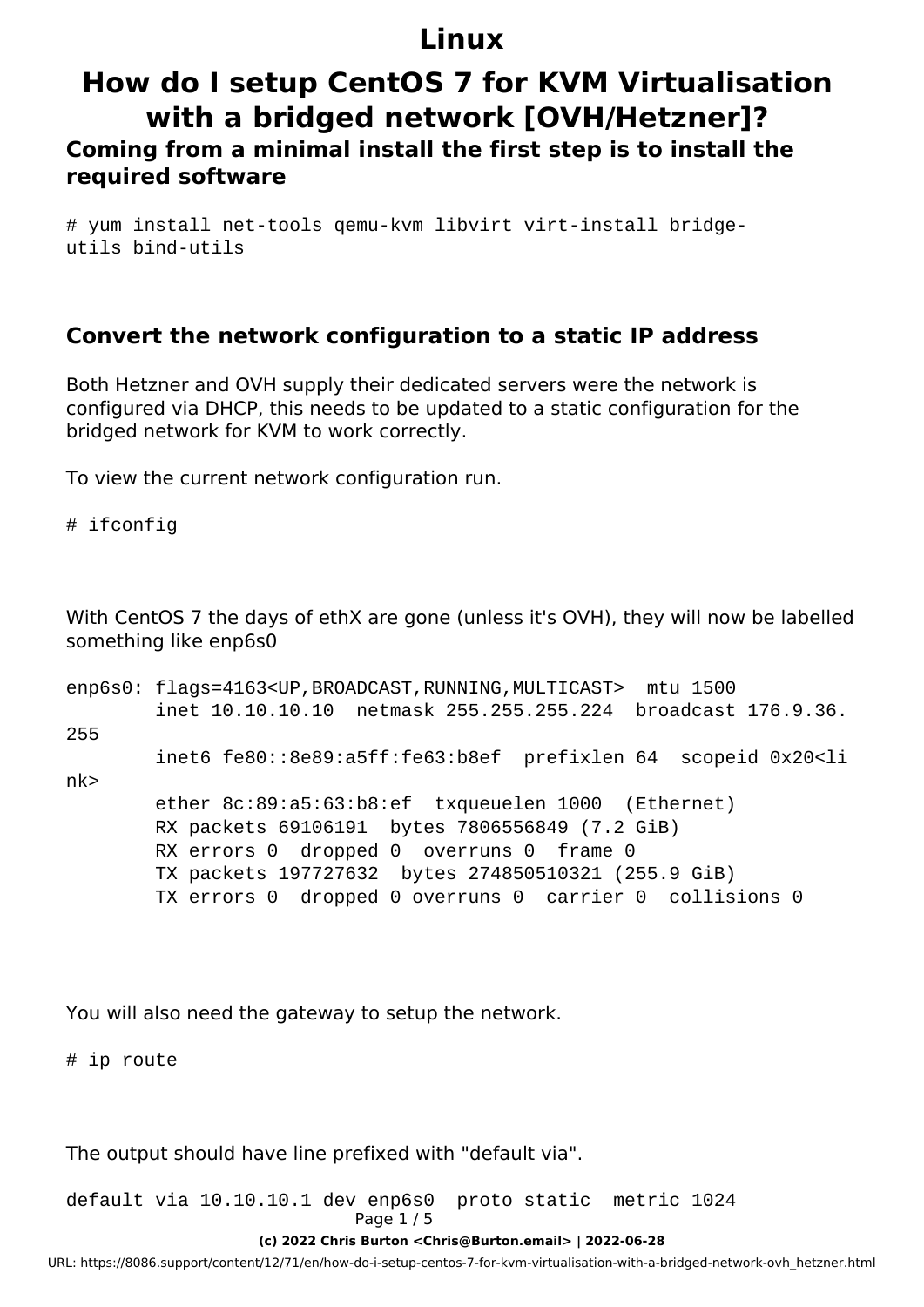In the example above the default gateway is 10.10.10.1.

Replacing the name of your network device create a backup of the current network configuration (this must be a PREFIX otherwise it will be treated as a network device and will be configured on boot causing issues).

```
# cp /etc/sysconfig/network-scripts/ifcfg-
enp6s0 /etc/sysconfig/network-scripts/bak.ifcfg-enp6s0
```
Edit the configuration file (again replacing your network device name as required).

# vi /etc/sysconfig/network-scripts/ifcfg-enp6s0

You should see something like the following

```
# Generated by dracut initrd
DEVICE="enp6s0"
ONBOOT=yes
NETBOOT=yes
UUID="d2183429-2b16-43b1-99d6-433cf3c386ab"
IPV6INIT=yes
BOOTPROTO=dhcp
HWADDR="8c:89:a5:61:a8:ef"
TYPE=Ethernet
NAME="enp6s0"
DNS1="213.133.99.99"
```
This needs to be changed to look like the following (dns shown are for Hetzner).

```
DEVICE="enp6s0"
ONBOOT=yes
NETBOOT=no
NM_CONTROLLED="no"
BOOTPROTO=static
HWADDR="8c:89:a5:61:a8:ef"
TYPE=Ethernet
NAME="enp6s0"
DNS1="213.133.98.98"
DNS2="213.133.99.99"
DNS3="213.133.100.100"
```
#### Page 2 / 5

#### **(c) 2022 Chris Burton <Chris@Burton.email> | 2022-06-28**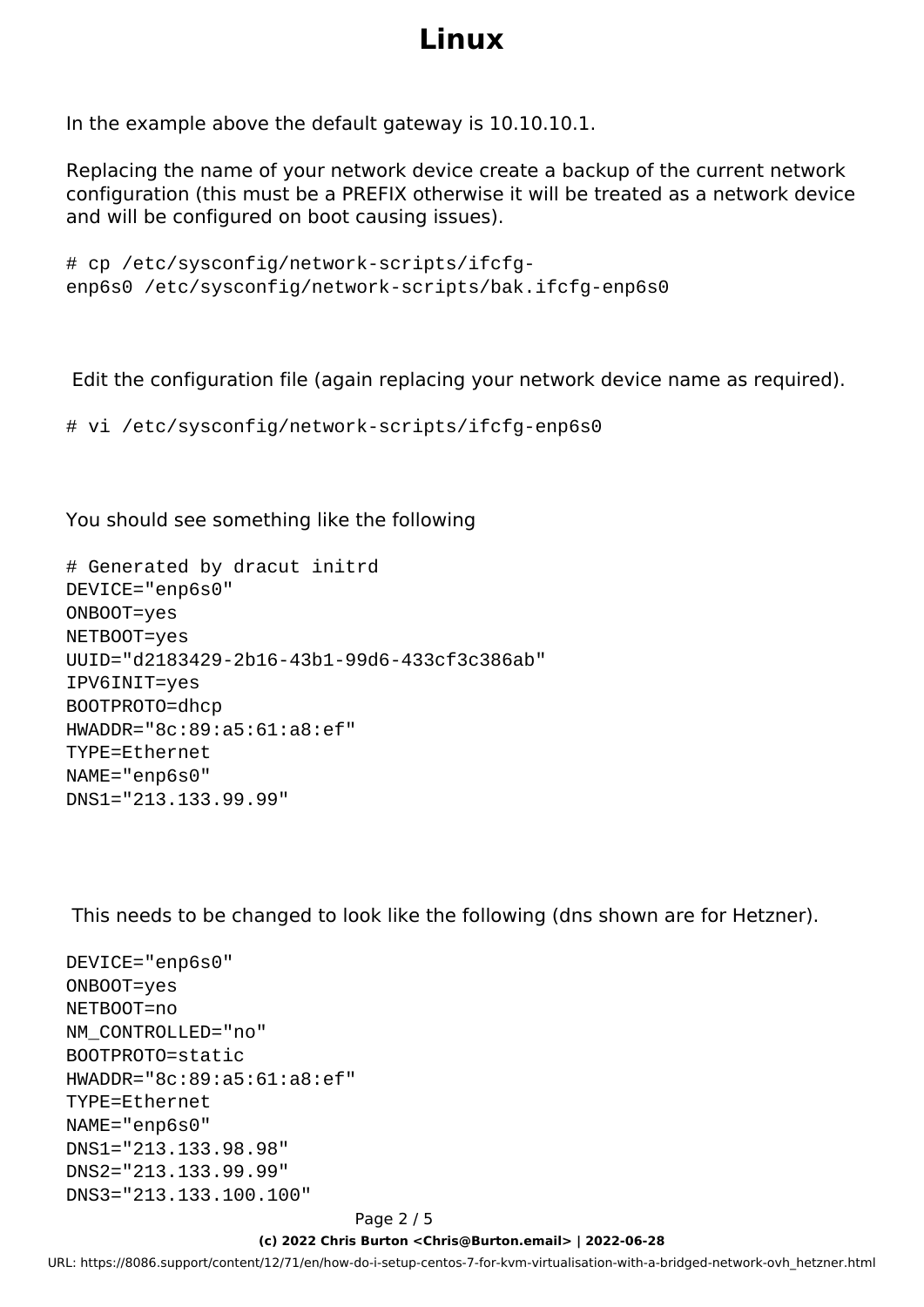IPADDR=10.10.10.10 NETMASK=255.255.255.224 GATEWAY=10.10.10.1

Replacing the IPADDR/NETMASK with the inet initially shown on the network device, the GATEWAY IP from the output of the "ip route" command.

Initially I would try restarting the network without a reboot

# service network restart

If the network has been configured correctly the command prompt should return. If the command prompt doesn't come back you will need to boot the server in recovery mode and then either revert the changes from the bak file or correct any errors.

I would also advise doing reboot to ensure the network will start up like this as this is the basis of the network used later.

# reboot

Again if the server comes back after the reboot all is good, otherwise you will need to boot into recovery and resolve the issue.

### **Setup libvirt and configure the bridge**

Start and enable libvirtd to start at system boot.

```
# systemctl start libvirtd
# systemctl enable libvirtd
```
Again we now need to copy the network file (changing the filename to your device as required) to make setting up the bridge network configration a little easier.

```
# cp /etc/sysconfig/network-scripts/ifcfg-
enp6s0 /etc/sysconfig/network-scripts/ifcfg-br0
```
Edit the config for the network device.

Page 3 / 5

**(c) 2022 Chris Burton <Chris@Burton.email> | 2022-06-28**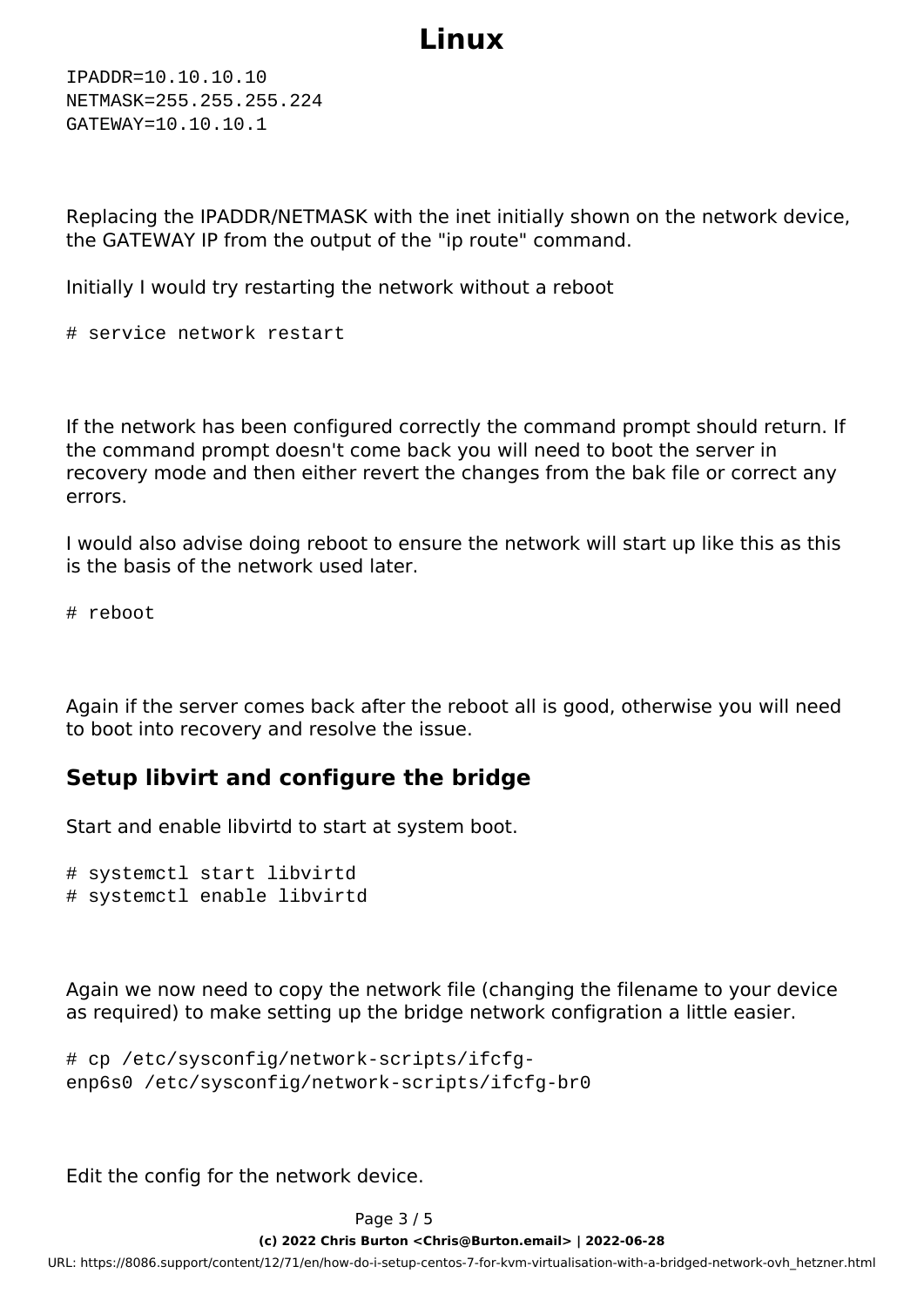#### # vi /etc/sysconfig/network-scripts/ifcfg-enp6s0

Comment out the HWADDR, TYPE, NAME, DNS1/DNS2/DNS3, IPADDR, NETMASK and GATEWAY and add the BRIDGE line which should leave you with something like this (we are calling the bridge to use with KVM "br0").

DEVICE="enp6s0" ONBOOT=yes NETBOOT=no NM\_CONTROLLED="no" #BOOTPROTO=static #HWADDR="8c:89:a5:61:a8:ef" #TYPE=Ethernet #NAME="enp6s0" #DNS1="213.133.98.98" #DNS2="213.133.99.99" #DNS3="213.133.100.100" #IPADDR=10.10.10.10 #NETMASK=255.255.255.224 #GATEWAY=10.10.10.1 BRIDGE=br0

And then edit the new file for the bridge configuration.

# vi /etc/sysconfig/network-scripts/ifcfg-br0

After updating the DEVICE, TYPE, NAME and comment out the GATEWAY you should have something like.

```
DEVICE="br0"
ONBOOT=yes
NM_CONTROLLED="no"
NETBOOT=no
IPV6INIT=yes
BOOTPROTO=static
#HWADDR="8c:89:a5:63:b8:ef"
TYPE=Bridge
NAME="br0"
DNS1="213.133.99.99"
IPADDR=10.10.10.10
NETMASK=255.255.255.224
#GATEWAY=10.10.10.1
```
#### Page 4 / 5

#### **(c) 2022 Chris Burton <Chris@Burton.email> | 2022-06-28**